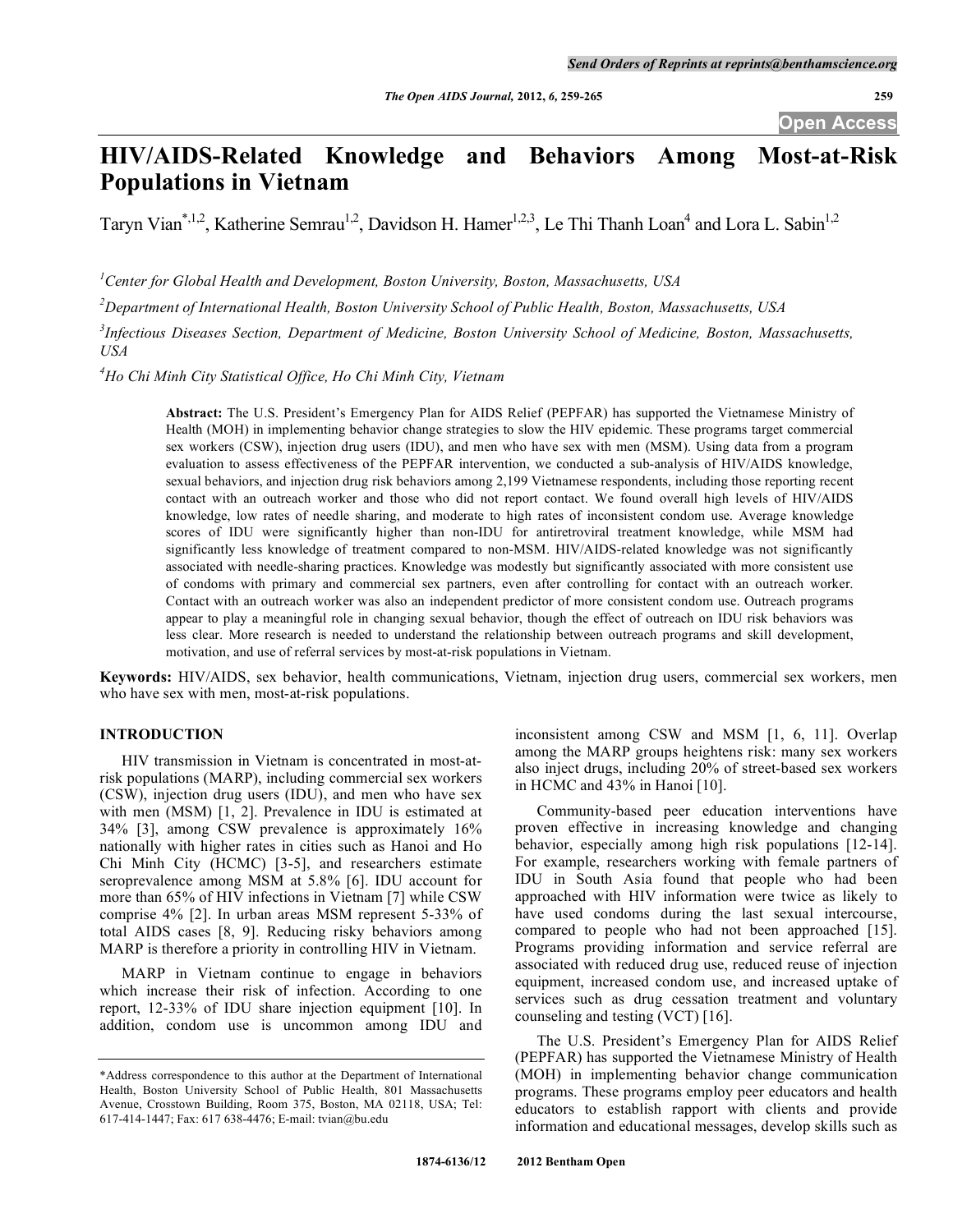correct use of condoms and needle cleaning skills, and refer to services such as voluntary counselling and testing, HIV treatment, and drug use cessation treatment. Most peer education programs also provide condoms and bleach packets. Peer educators are often current or former IDU, CSW, or MSM, while health educators are usually university graduates with health education training. They undergo initial and refresher training programs, and are usually paid a small stipend. Individual programs are managed by different agencies or groups of agencies, including international and local non-governmental organizations and provincial health services or AIDS committees. These organizations set expectations for productivity of peer educators and health educators, including targets for client contacts per week.

 From 2006-08, PEPFAR and the Government of Vietnam supported an evaluation of community outreach HIV prevention programs. The goal was to assess effectiveness in increasing knowledge and use of services by MARP, and identify lessons learned. The evaluation found that outreach workers were successful in making contact with MARP clients despite numerous challenges, and that the program had contributed to reduced risk behavior [17].

 The purpose of this paper is to conduct a sub-analysis of the evaluation's findings regarding HIV/AIDS knowledge and behaviors of MARP. While the previous report described knowledge and behaviors, it did not try to relate them through regression analysis. Our hypothesis, which was one of the theoretical underpinnings of the community outreach intervention, was that greater knowledge would be associated with fewer risky behaviors.

#### **METHOD**

# **Procedures**

 The data analyzed came from a cross-sectional survey of MARP in four provinces (Hanoi, Hai Phong, HCMC, and An Giang). Surveys were translated using modified direct translation method, which allows for changes in order and grammar to obtain meaningful cultural equivalency [18]. Interviews were done face-to-face in locations agreed upon by the respondents, with privacy assured. Interviewers administered the questionnaire in Vietnamese. For further details see study report [17]. Data were collected between November 2007 and January 2008. The institutional review boards of Boston University Medical Center, the Hanoi School of Public Health, and the HCMC AIDS Committee approved the study.

#### **Sample**

 Potential respondents were identified through respondent-driven sampling [19, 20] in which MARP participants were asked to convey information about the evaluation to MARP acquaintances, along with times when interviewers would be waiting to meet respondents.

# **Data and Measures**

 The survey instrument included questions on demographic information, knowledge on transmission, prevention and treatment, and HIV risk behaviors. Questions were based on questionnaires used previously in HIV research in Vietnam [10] and incorporated input from PEPFAR and the HCMC Statistical Office based on content

of outreach education activities. Although the study predates the development of the national Monitoring and Evaluation framework with knowledge and behaviour indicators designed by the Vietnam Administration of HIV/AIDS Control (VACC), the study's indicators capture similar constructs, i.e. knowledge of correct ways to prevent transmission and rejection of major misconceptions, consistent use of condoms, and needle sharing behavior. For this analysis, the sample size was limited to those who answered the questions on HIV knowledge (n=2,199/2,222, or 98.9%).

 Demographic variables collected included geographic location, age, gender, education, main daily activity, and HIV-related characteristics such as testing experience and results. To assess knowledge related to HIV transmission and possible misconceptions, we asked 16 yes/no questions such as "Can you become infected with HIV by having unprotected vaginal sex?" and "Can you become infected by hugging a person infected with HIV?" For HIV prevention knowledge, we asked 17 yes/no questions such as "Can you avoid or reduce the chance of becoming infected with HIV by using condoms when having vaginal sex?" For treatment knowledge, 8 questions used a true/false format, such as "ART (antiretroviral therapy) improves immune function." Participants received 1 point for a correct answer and no points for missing or incorrect answers. A total score was calculated for each category and converted into a 100 point band score by category and overall.

 Regarding IDU risk behavior, we asked about sharing of needles during the last six months and the last time injecting. For sexual behavior, following methods used in previous studies [21], we included questions related to consistency of condom use (e.g. "How often do you use a condom?") during sexual intercourse in the last six months with three groups of partners: primary, casual, and commercial. Inconsistent use was defined as less than "always". As there was no accepted universal standard measure at time we did the research, we used most conservative measure, i.e. anything less than 100% condom use was considered inconsistent [22].

 When comparing knowledge by risk group, we defined participants by reported behavior in the last six months: IDU were defined as having reported injecting drug use (n=694), CSW were defined as having reported accepting drugs, goods, or money from a client in exchange for sex (n=1,367), and MSM were males who reported having had sex with someone of the same sex (n=337). Individuals could be counted in more than one risk group if they reported engaging in multiple risk behaviors, which explains why the total count by risk group classification (n=2,398) is greater than the overall sample analyzed (n=2,199). Each risk group's knowledge was compared to knowledge of all others not in that risk group.

#### **Statistical Analysis**

 We tested for statistical differences between groups and conducted bivariate logistic regression followed by multivariate logistic regression to adjust for potential confounders. Our dependent variables were sharing needles and inconsistent condom use in the last six months, while the independent variable of interest was knowledge. In the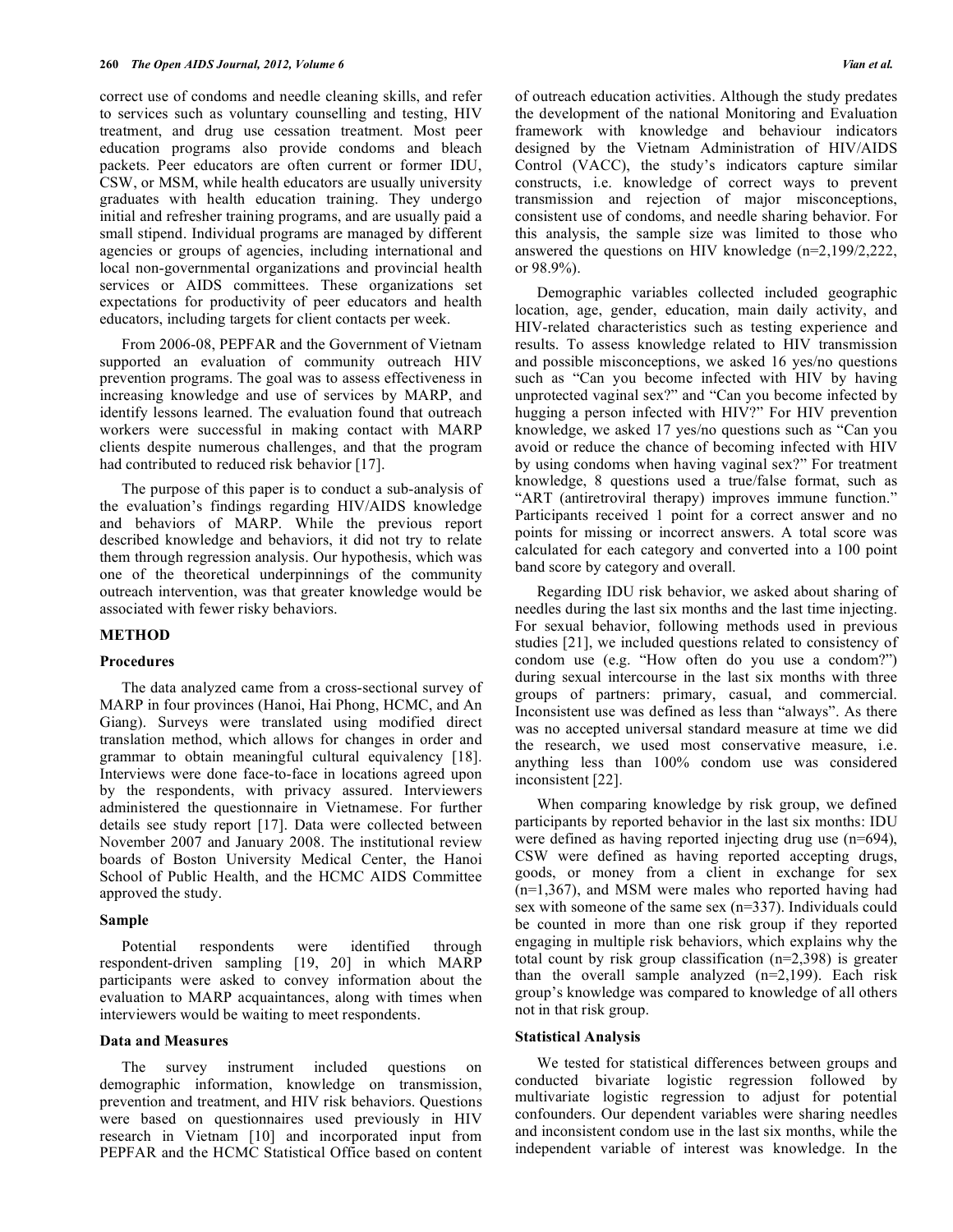multivariate regression analysis, backward selection was used to assess the impact of various potential confounders. The full model included the following variables: knowledge, MARP group, age, province, education, employment, HIV status, and contact with an outreach worker ("contact"). Confounders that did not create more than 10% change in the odds ratio of the main relationship (knowledge and behavior) were excluded from the model. In the final adjusted models, we controlled for contact, location (one of the four provinces where the survey was conducted, with Hanoi as the reference location), and age (a continuous variable in years). A total knowledge score was calculated for each category. These were converted into the percent correct by category and overall.

# **RESULTS**

 We analyzed data from 2,199 adult MARP (Table **1**). The sample included 1,100 who reported contact with an outreach worker in the past 6 months ("contact group") and 1,099 who reported no such contact ("no contact group"). This measure of exposure to peer education does not take into account the length, frequency, and depth of contact, which may be influential variables. We return to this point in the discussion.

 There were few differences between participants in the contact group and no contact group except that contact group MARP were slightly older on average (29.6 *vs* 28.5 years, p<0.001), and more likely to report having tested positive for HIV (21.8% *vs* 15.5%, p<0.01).

 Overall knowledge was high in both contact and no contact groups, especially regarding modes of transmission and prevention strategies (Table **2**). However, treatment knowledge was low. Over 25% of MARP were unaware that there is no cure for HIV/AIDS (data not shown).

 The survey revealed specific knowledge gaps related to HIV transmission and prevention (see supplementary online table). Less than 75% of respondents knew that one could not get HIV/AIDS through mosquito bites; similarly, less than 72% knew that HIV could be transmitted through breastfeeding. Only 35% of respondents knew that practicing withdrawal during sex was an ineffective prevention method, and only 71% correctly identified "not kissing" as ineffective in preventing infection. Among no contact group respondents, 15% did not know that unprotected anal sex could transmit HIV versus 8% in the contact group.

 Average knowledge scores of IDU were significantly higher than non-IDU for treatment: IDU scored 46.7% on treatment knowledge, compared to 39.4% for non-IDU (p<0.001) (Table **3**). CSW scored significantly lower than non-CSW on combined transmission and prevention knowledge, although the absolute differences were small  $(82.9\%$  for CSW compared to 84.3% for non-CSW,  $p<0.01$ ). MSM had significantly less knowledge of treatment than non-MSM (33.0% *vs* 43.0% for non-MSM, p<0.001).

 Respondents reported less risky behavior related to injection drug use, compared to sexual behaviors and the use of condoms. For example, while only 14.1% of respondents who used injection drugs in the last six months reported sharing needles or syringes, many more MARP admitted

inconsistent condom use with commercial clients (36.2%), primary partners (70.6%), and casual partners (84.0%) (data not shown). Risky behaviors were significantly associated with lower levels of HIV/AIDS-related knowledge (Table **4**).

**Table 1. Demographics of 2,199 Vietnamese MARP** 

| Characteristic                     | N    | $\frac{0}{0}$ |  |  |  |  |  |
|------------------------------------|------|---------------|--|--|--|--|--|
| Location                           |      |               |  |  |  |  |  |
| Ha Noi                             | 808  | 36.7%         |  |  |  |  |  |
| Ho Chi Minh City (HCMC)            | 785  | 35.7%         |  |  |  |  |  |
| Hai Phong                          | 306  | 13.9%         |  |  |  |  |  |
| An Giang                           | 300  | 13.6%         |  |  |  |  |  |
| Age in Years Mean (SD)             | 29.0 | (7.90)        |  |  |  |  |  |
| Gender <sup>1</sup>                |      |               |  |  |  |  |  |
| Male                               | 866  | 39.4%         |  |  |  |  |  |
| Female                             | 1275 | 58.0%         |  |  |  |  |  |
| Other                              | 57   | 2.6%          |  |  |  |  |  |
| <b>Education</b>                   |      |               |  |  |  |  |  |
| Primary or none                    | 576  | 26.2%         |  |  |  |  |  |
| Secondary (grade 6-9)              | 906  | 41.2%         |  |  |  |  |  |
| High School or higher              | 717  | 32.6%         |  |  |  |  |  |
| <b>Main Daily Activity</b>         |      |               |  |  |  |  |  |
| Construction/farming/petty job     | 446  | 20.3%         |  |  |  |  |  |
| Salaried job                       | 315  | 14.3%         |  |  |  |  |  |
| Sex worker                         | 746  | 33.9%         |  |  |  |  |  |
| Entertainment worker               | 194  | 8.8%          |  |  |  |  |  |
| Student, housework, other          | 287  | 13.1%         |  |  |  |  |  |
| Unemployed                         | 210  | 9.6%          |  |  |  |  |  |
| <b>Intervention</b>                |      |               |  |  |  |  |  |
| Contact                            | 1100 | 50.0%         |  |  |  |  |  |
| <b>HIV Related Characteristics</b> |      |               |  |  |  |  |  |
| Ever been tested for HIV           | 1354 | 61.6%         |  |  |  |  |  |
| <b>Of Those Tested for HIV</b>     |      |               |  |  |  |  |  |
| Post-test counselled               | 990  | 73.1%         |  |  |  |  |  |
| Received results                   | 1216 | 89.8%         |  |  |  |  |  |
| $HIV + Results$                    | 236  | 19.4%         |  |  |  |  |  |

 $MARP = most-at-risk population; SD = standard deviation$ 

<sup>1</sup>Gender was self-defined. The category "Other" included respondents who identified as neither male nor female, i.e. gay, trans, queer, bisexual. One missing is not shown for Gender, and one missing is not shown for Main Daily Activity.

 Respondents who shared injection equipment in the last six months had lower knowledge scores than those who reported not sharing equipment (73.9% *vs* 76.8%, p=0.05), and respondents who reported inconsistent use of condoms with commercial clients scored lower on the knowledge test compared to respondents who used condoms consistently (72.2% *vs* 76.1%, p<0.001). Here too, though, the absolute differences were small.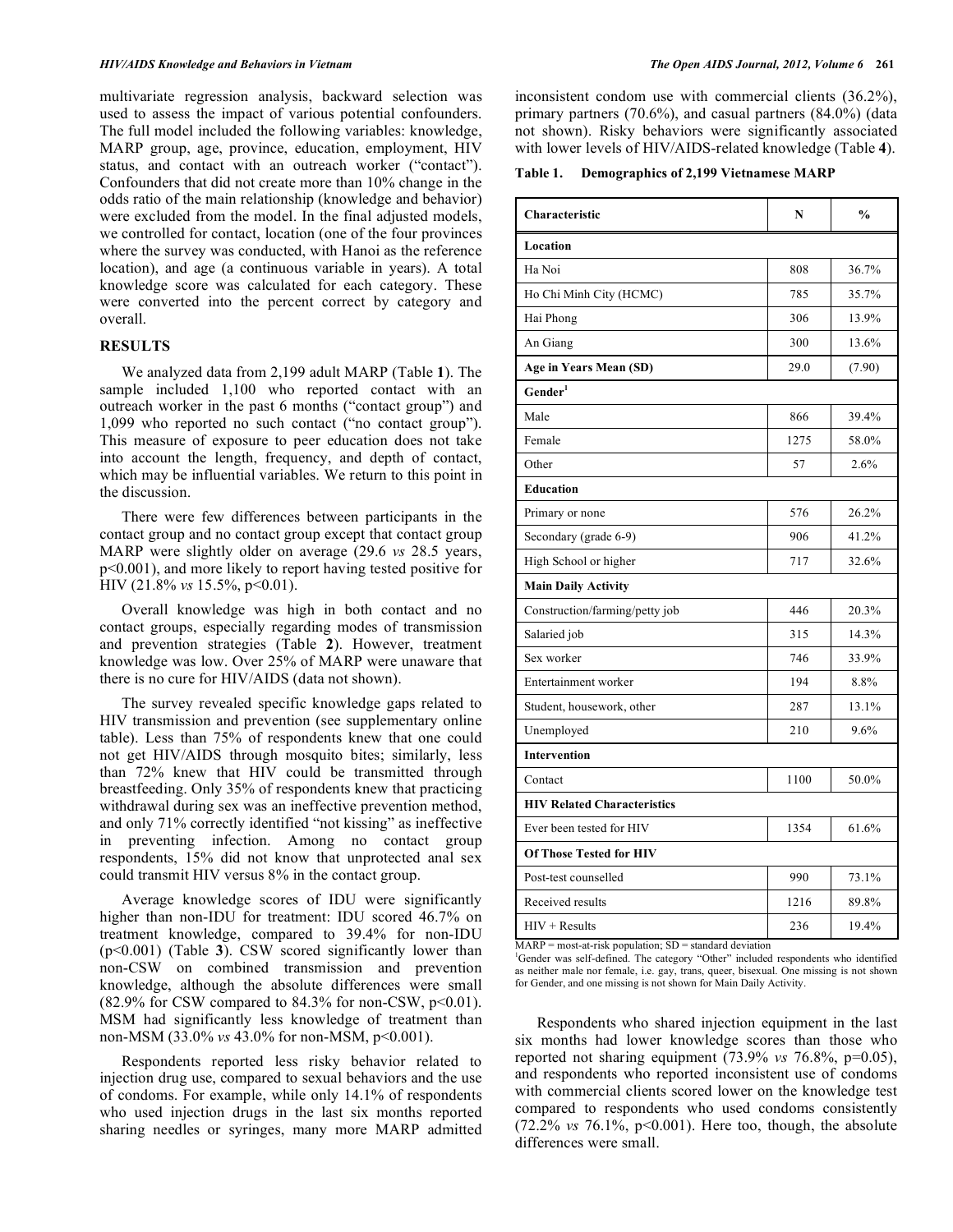## **Table 2. Mean Knowledge Scores for Respondents who had Contact with Outreach Workers versus Respondents who had No Contact**

| Knowledge of:                        | All $(n=2,199)$ | Contact Group (n=1,100) | No Contact Group $(n=1,099)$ |         |  |
|--------------------------------------|-----------------|-------------------------|------------------------------|---------|--|
|                                      | Mean $%$ (SD)   | Mean $%$ (SD)           | Mean $%$ (SD)                | p-Value |  |
| Transmission                         | 88.6 (12.2)     | 91.0(9.6)               | 86.1 (13.8)                  | < 0.001 |  |
| Prevention                           | 78.6 (14.0)     | 80.2(12.5)              | 77.0(15.2)                   | < 0.001 |  |
| Treatment                            | 41.7(27.3)      | 48.2(27.9)              | 35.2(25.0)                   | < 0.001 |  |
| Transmission and prevention combined | 83.4 (11.4)     | 85.4(9.3)               | 81.4 (12.8)                  | < 0.001 |  |
| All knowledge                        | 75.3 (11.6)     | 78.2 (10.0)             | 72.4 (12.4)                  | < 0.001 |  |

 $SD = standard deviation$ .

# **Table 3. Knowledge by Specific Risk Group compared to All Other MARP**

| Knowledge of:               | Mean $(\% )$       | <b>SD</b> | Mean $(\% )$           | <b>SD</b> | p-Value |
|-----------------------------|--------------------|-----------|------------------------|-----------|---------|
|                             | IDU $(n = 694)$    |           | All Others $(n=1,504)$ |           |         |
| Transmission and prevention | 83.6               | 11.2      | 83.4                   | 11.4      | 0.712   |
| Treatment                   | 46.7               | 29.4      | 39.4                   | 25.9      | < 0.001 |
| All knowledge               | 76.4               | 12.1      | 74.8                   | 11.4      | < 0.003 |
|                             | $CSW (n=1,367)$    |           | All Others $(n=830)$   |           |         |
| Transmission and prevention | 82.9               | 12.0      | 84.3                   | 10.2      | 0.002   |
| Treatment                   | 41.0               | 26.8      | 42.9                   | 28.0      | 0.10    |
| All knowledge               | 74.7               | 12.0      | 76.3                   | 10.9      | 0.002   |
|                             | Male MSM $(n=337)$ |           | All Others $(n=1,862)$ |           |         |
| Transmission and prevention | 84.0               | 10.0      | 83.3                   | 11.6      | 0.34    |
| Treatment                   | 33.0               | 23.2      | 43.0                   | 27.7      | < 0.001 |
| All knowledge               | 74.0               | 10.2      | 75.5                   | 11.9      | 0.03    |

MARP = most-at-risk population, SD = standard deviation, MSM = men who have sex with men, IDU = injection drug user, CSW = commercial sex worker.

# **Table 4. Mean Total Knowledge Scores by Risk Behavior Status**

| <b>Risk Behavior</b>                                         | <b>YES</b> |      |           | NO  |      |           |         |
|--------------------------------------------------------------|------------|------|-----------|-----|------|-----------|---------|
| Sexual Risk Behaviors <sup>1</sup>                           | N          | Mean | <b>SD</b> | N   | Mean | <b>SD</b> | p-value |
| Inconsistent condom use with commercial clients <sup>2</sup> | 495        | 72.2 | 13.3      | 872 | 76.1 | 10.9      | < 0.001 |
| Inconsistent condom use with casual partner                  | 1662       | 74.9 | 11.9      | 316 | 76.9 | 9.7       | 0.004   |
| Inconsistent condom use with primary partner                 | 988        | 75.2 | 11.5      | 411 | 77.1 | 10.4      | 0.003   |
| Needle Sharing Behaviors                                     | N          | Mean | <b>SD</b> | N   | Mean | SD.       | p-value |
| Shared injection equipment in last six months                | 98         | 73.9 | 13.8      | 594 | 76.8 | 11.8      | 0.05    |
| Shared injection equipment last time injecting               | 33         | 73.1 | 13.6      | 658 | 76.6 | 0.5       | 0.10    |

 $SD =$  standard deviation

<sup>1</sup>In last six months. YES indicates those who engaged in the behaviour, NO indicates those who did not.

 $2$ Denominator is those who reported receiving cash, drugs, or goods from a client for sex.

# **Multivariable Regression Analyses**

 We first looked at the unadjusted associations between variables of interest (knowledge, location, age, and contact) and IDU needle sharing (Table **5**).

 We found that age and location were significantly associated with needle sharing. Older persons were less likely to share needles, while residents of HCMC were three times more likely to share needles compared to Hanoi residents. There was a weak though statistically significant negative association between knowledge and needle sharing.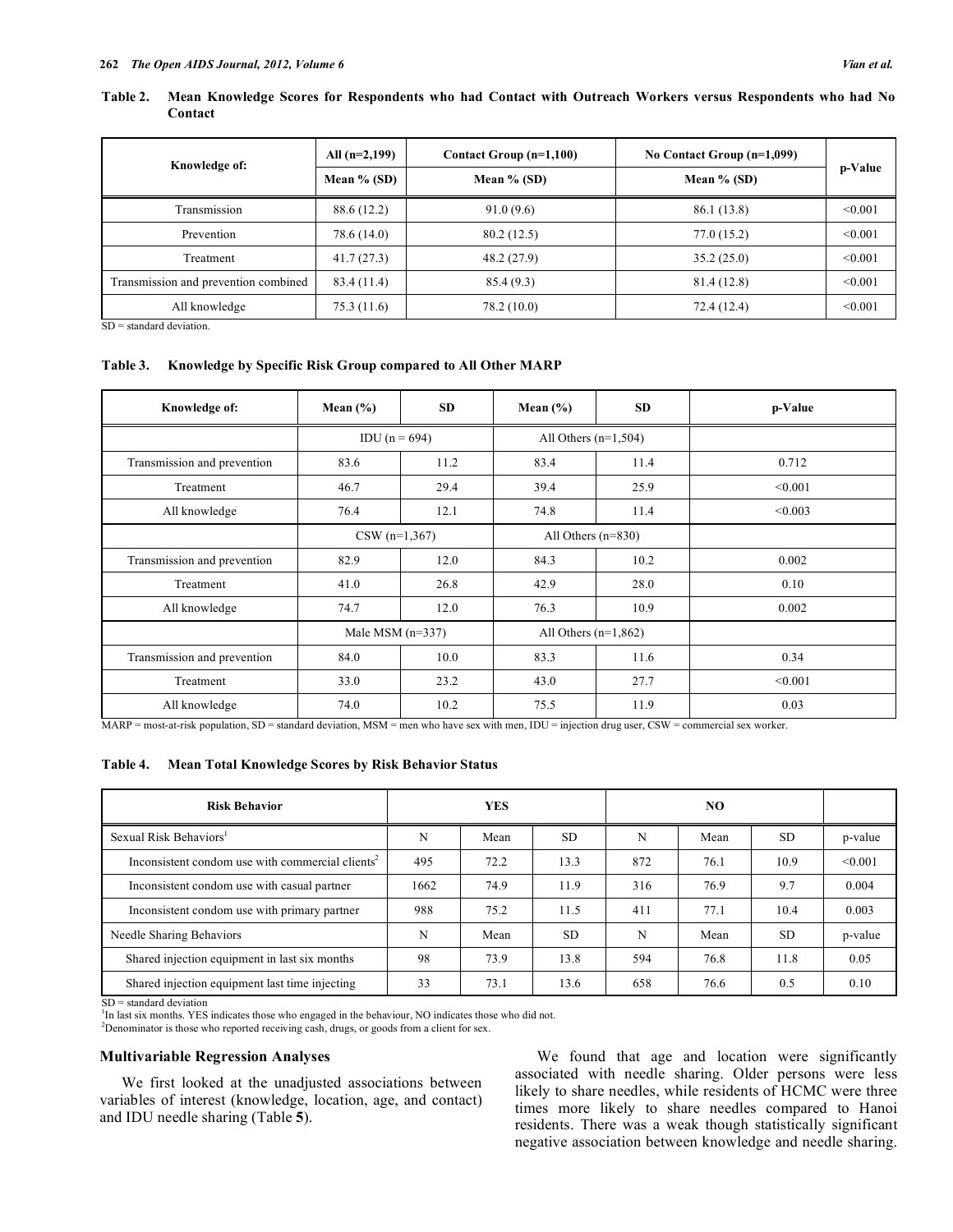#### *HIV/AIDS Knowledge and Behaviors in Vietnam The Open AIDS Journal, 2012, Volume 6* **263**

In the adjusted multivariate analysis, location and age remained significant predictors of needle sharing but knowledge was no longer significant. We included the variable of contact with an outreach worker in the model with the expectation that it would be significantly related to risk behavior in the unadjusted model, but not in the multivariate analysis as the effect of contact would be mediated by knowledge. We found that contact was not significant in predicting needle sharing behavior in either the unadjusted or adjusted model.

**Table 5. Multivariable Logistic Regression Analysis of the Effect of HIV-Related Knowledge on Needle Sharing Behavior in Last Six Months, Unadjusted and Adjusted (n=692)** 

| Outcome               | <b>Shared Needles (n=692)</b> |                   |  |  |
|-----------------------|-------------------------------|-------------------|--|--|
| <b>Exposures</b>      | Unadjusted                    | Adjusted*         |  |  |
| All Knowledge, %      | 0.98(0.97, 0.99)              | 0.99(0.97, 1.01)  |  |  |
| Location              |                               |                   |  |  |
| An Giang              | 1.08(0.51, 2.28)              | 0.71(0.33, 1.55)  |  |  |
| <b>HCMC</b>           | 3.03(1.82, 5.03)              | 2.45 (1.44, 4.16) |  |  |
| Hai Phong             | 0.57(0.24, 1.36)              | 0.75(0.31, 1.80)  |  |  |
| Hanoi                 | reference                     | reference         |  |  |
| Age                   | 0.92(0.88, 0.95)              | 0.93(0.89, 0.96)  |  |  |
| Contact vs No Contact | 0.98(0.63, 1.50)              | 1.15(0.72, 1.83)  |  |  |

\*Each item adjusted for all other variables in table. Confidence interval is indicated in parentheses. HCMC = Ho Chi Minh City.

 Next, we analyzed the unadjusted and adjusted associations between the same independent variables and inconsistent condom use (Table **6**).

 With primary partners, knowledge and contact were significant predictors of condom use in both models. In the adjusted model, location was also significant. An Giang residents were more likely to be consistent condom users, and contact reduced inconsistent condom use by nearly 30%.

With casual partners, both knowledge and contact were significantly associated with inconsistent condom use in the unadjusted model. In addition, MARP in An Giang and Hai Phong were more likely to use condoms inconsistently compared to those in Hanoi. After adjustment, knowledge and contact were no longer significant although the other relationships held.

 Finally, focusing on commercial clients, knowledge, contact, age, and location were all significantly associated with condom use in the unadjusted model. After adjustment, age was no longer significant and the association of knowledge with condom use was weak although significant. Location was still significant; people living in Hai Phong were more likely to use condoms consistently with commercial clients. Respondents who had contact with outreach workers were 32% more likely to report always using condoms.

#### **DISCUSSION**

 In this analysis of knowledge and behaviors among MARP in Vietnam, we found generally high levels of HIV/AIDS knowledge, low rates of needle sharing, and moderate to high rates of inconsistent condom use. For IDUrelated risk behaviors, we were unable to show a significant relationship between knowledge of HIV transmission, prevention, or treatment and behavior. However, we found that HIV/AIDS knowledge was modestly but significantly associated with more consistent use of condoms with primary and commercial sex partners, even after controlling for contact with an outreach worker, and that contact with an outreach worker was also an independent predictor of more consistent condom use.

#### **Contact, Knowledge, and Condom Use**

 Although methodological differences make comparisons challenging, our analysis found rates of condom use similar to other studies in Vietnam. For example, 36.2% of respondents in our study reported inconsistent use of condoms with commercial sex clients in last six months, compared to 36-41% inconsistent use reported in a study of female sex workers in Hanoi [21]. The latter study used a recall period of one month.

**Table 6. Multivariable Logistic Regression Analysis of the Effect of HIV-Related Knowledge on Inconsistent Condom Use Among those who had sex in Last Six Months (n=1,983), Unadjusted and Adjusted** 

| <b>Outcome</b>         | <b>Inconsistent Condom Use:</b><br>Primary Partner (n=1,399) |                  | <b>Inconsistent Condom Use:</b><br>Casual Partner (n=1,981) |                  | <b>Inconsistent Condom Use:</b><br>Commercial Client (n=1,978) |                  |
|------------------------|--------------------------------------------------------------|------------------|-------------------------------------------------------------|------------------|----------------------------------------------------------------|------------------|
| <b>Exposures</b>       | Unadjusted                                                   | Adjusted*        | Unadjusted                                                  | Adjusted*        | Unadjusted                                                     | Adjusted*        |
| All Knowledge, %       | 0.98(0.97, 0.99)                                             | 0.98(0.97, 0.99) | 0.98(0.97, 0.99)                                            | 0.99(0.98, 1.00) | 0.97(0.96, 0.98)                                               | 0.98(0.97, 0.99) |
| Location               |                                                              |                  |                                                             |                  |                                                                |                  |
| An Giang               | 0.70(0.48, 1.02)                                             | 0.67(0.46, 0.98) | 3.90(2.28, 6.65)                                            | 3.75(2.19, 6.41) | 0.70(0.49, 0.99)                                               | 0.71(0.50, 1.02) |
| <b>HCMC</b>            | 1.09 (0.84, 1.43)                                            | 1.07(0.82, 1.41) | 1.19(0.92, 1.55)                                            | 1.16(0.89, 1.51) | 1.26(0.97, 1.63)                                               | 1.23(0.94, 1.61) |
| Hai Phong              | 0.92(0.64, 1.33)                                             | 0.92(0.64, 1.01) | 2.62(1.63, 4.19)                                            | 2.59(1.62, 4.16) | 0.56(0.39, 0.80)                                               | 0.53(0.36, 0.76) |
| Hanoi                  | reference                                                    | reference        | reference                                                   | reference        | reference                                                      | reference        |
| Age                    | 0.99(0.98, 1.01)                                             | 0.99(0.98, 1.01) | 1.01(0.99, 1.03)                                            | 1.01(0.99, 1.03) | 0.98(0.97, 0.99)                                               | 0.99(0.97, 1.00) |
| Contact vs No Contact* | 0.67(0.53, 0.85)                                             | 0.72(0.57, 0.92) | 0.74(0.58, 0.94)                                            | 0.78(0.61, 1.01) | 0.59(0.47, 0.74)                                               | 0.68(0.54, 0.86) |

\*Each item adjusted for all other variables in table. Confidence interval is indicated in parentheses. HCMC = Ho Chi Minh City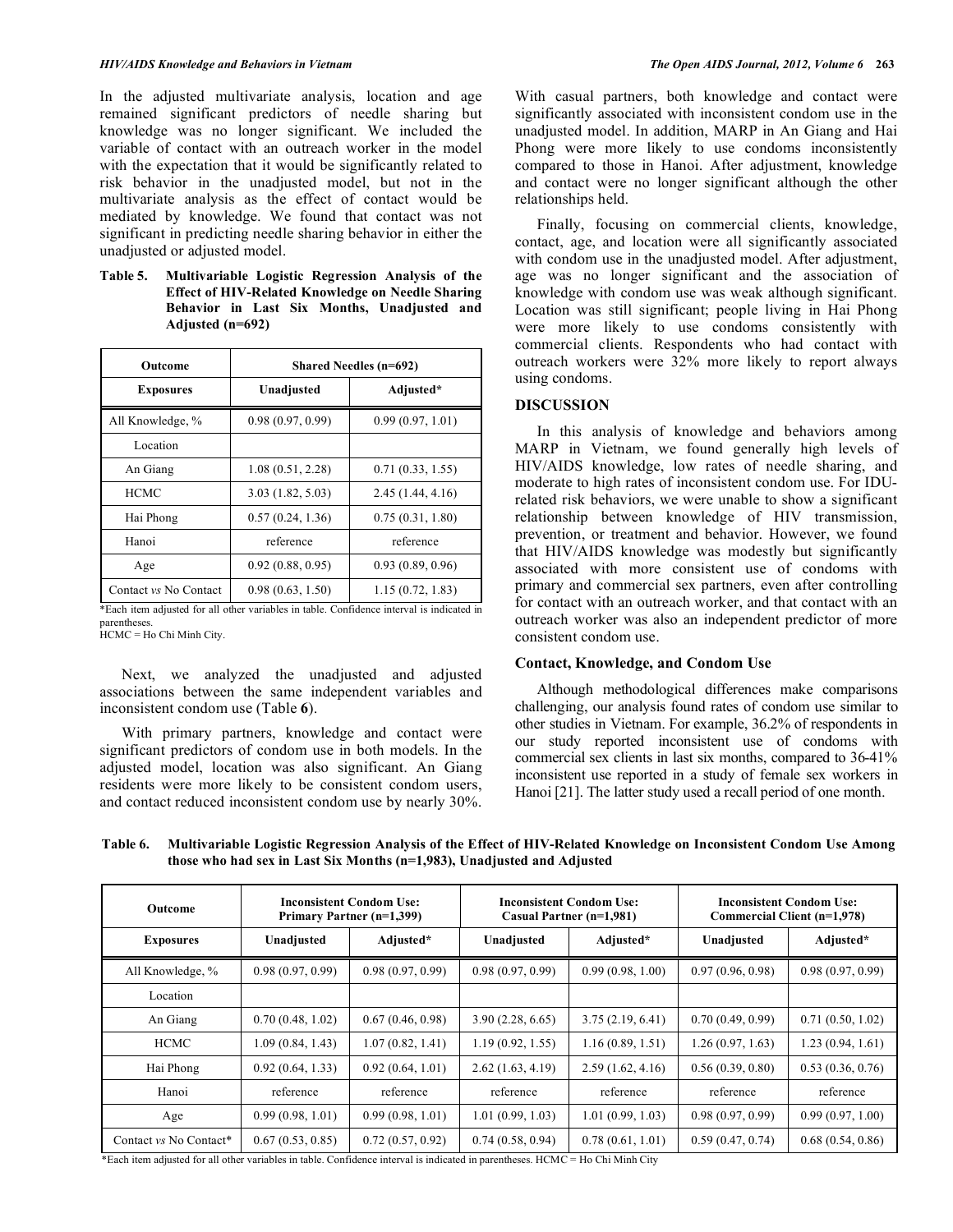MARP who reported recent contact with an outreach worker were 22-32% less likely to report using condoms inconsistently. In other words, they had more consistent condom use. In addition, increased knowledge was associated with more consistent use of condoms with primary and commercial sex partners even after controlling for contact with outreach workers. However, the independent effect of HIV-related knowledge was modest, and the effect of contact on condom use was strongest when considering commercial sex encounters. This may indicate that once knowledge levels are high, outreach programs affect behavior in other ways, such as by transferring skills (how to communicate with partners and negotiate condom use), increasing self-efficacy, interpersonal bonding between peer educators and their clients which may help change social beliefs around condom use, or improving access to condoms in the CSW population. This conclusion is consistent with the findings from other behavior change interventions, which suggest that there are many individual, community, and population level drivers of transmission which influence individual risk behavior, in addition to knowledge [12, 13, 23]. Future studies should try to measure more intermediaries in the causal pathway from contact with outreach worker to behavior change, to better understand the mechanisms of program impact.

 Unlike previous studies, we found that inconsistent condom use was highest with casual partners. Tran, Detels, and Lan (2006) found that inconsistent condom use by female sex workers was lower with irregular (casual) clients, compared to regular clients or primary partners. One possible reason for the difference between our findings and theirs could be that we examined condom use among all MARP and did not limit our analysis to sex workers. We also found that consistent condom use was related to location: respondents in An Giang and Hai Phong were less likely to use condoms consistently with casual partners, compared to respondents in Hanoi. This may indicate that messages from outreach workers regarding sexual behavior in these two provinces are focusing more on commercial sex partners or primary partners, and are not explicitly dealing with the practice of casual sex.

 At the time of the study, agencies implementing outreach programs were not yet giving treatment information to clients on a regular basis, which may help explain the consistently low scores among the different MARP groups on treatment knowledge (41.7% overall). Knowledge of treatment was highest among IDU, possibly because IDU are more likely to be HIV positive and may have sought out treatment information: of the 376 IDU respondents who reported receiving HIV test results, 47.3% were positive compared to 6.9% of non-IDU respondents who were tested.

# **Contact, Knowledge, and Needle Sharing**

 Reported rates of needle sharing were lower in our study relative to previous studies: rates in the four provinces studied ranged from 3.6%-26%, compared to 7.6-44.3% reported by others [24]. Similar to Nguyen *et al*. (2004), the findings of our study suggest that location is associated with risk behaviors; for example, IDU in HCMC are 2-3 times more likely to have shared needles than IDU in Hanoi. While

needle sharing increases the risk of HIV infection, we found that IDU in HCMC were also more likely to *clean* their needles and other injection equipment before using, compared to IDU in other provinces. Among IDU in HCMC, 62.6% reported having started/increased cleaning equipment since learning about the HIV/AIDS epidemic, compared to 46.7% in Hanoi. In places like HCMC, where sharing needles is embedded in the social context of drug use [24], outreach workers may be adapting their messages to emphasize safe cleaning practices for harm reduction.

 We found that neither knowledge nor contact with an outreach worker were significantly associated with needle sharing behavior. It is possible that addiction is a stronger determinant of needle sharing than knowledge of ways to prevent HIV infection and the consequences of sharing needles. This suggests that prevention programs may need to invest more in providing services to overcome addiction among IDUs in order to slow transmission rates.

#### **Study Limitations**

 A number of considerations bear on the findings of this study. First, because we used a cross-sectional study design, we cannot infer causality. In addition, reported behaviors may have been subject to recall bias. Participants' responses may have been affected by social desirability bias, although the low rates of reported consistent condom use suggest that this was not a major factor.

 MARP participants were categorized into groups based on recent contact with an outreach worker, defined as contact within the past six months. Although some participants reported no recent contact with an outreach worker, it is possible that their knowledge and behaviors were influenced by contacts which occurred more than six months ago. This is more likely to have influenced our results for injection drug use, as the IDU population is thought to be relatively stable compared to CSW. As found in other research, the lack of refined exposure measures for classifying participants may have biased results toward the null [18]. In addition, our measure of knowledge included questions meant to cover a broad set of issues and topics related to HIV/AIDS. Participants who did not score high on overall knowledge may still have good understanding of their own personal exposure risk.

# **CONCLUSION**

 Outreach programs are an important component of a comprehensive HIV prevention strategy in Vietnam. This study underscores that these programs can help increase HIV-related knowledge, and influence changes in behaviors to protect against further transmission, particularly regarding more consistent condom use, but that outreach may also affect behavior in other ways such as by increasing skills, self-confidence, motivation, and perceived behavioral control. It is especially important to target additional study and intervention research toward the IDU population in examining the impact of outreach on behavior change. As the HIV/AIDS epidemic in Vietnam matures and increasing numbers of HIV-infected individuals need ART, it will also be critical to improve communication about how and where to access these medications.